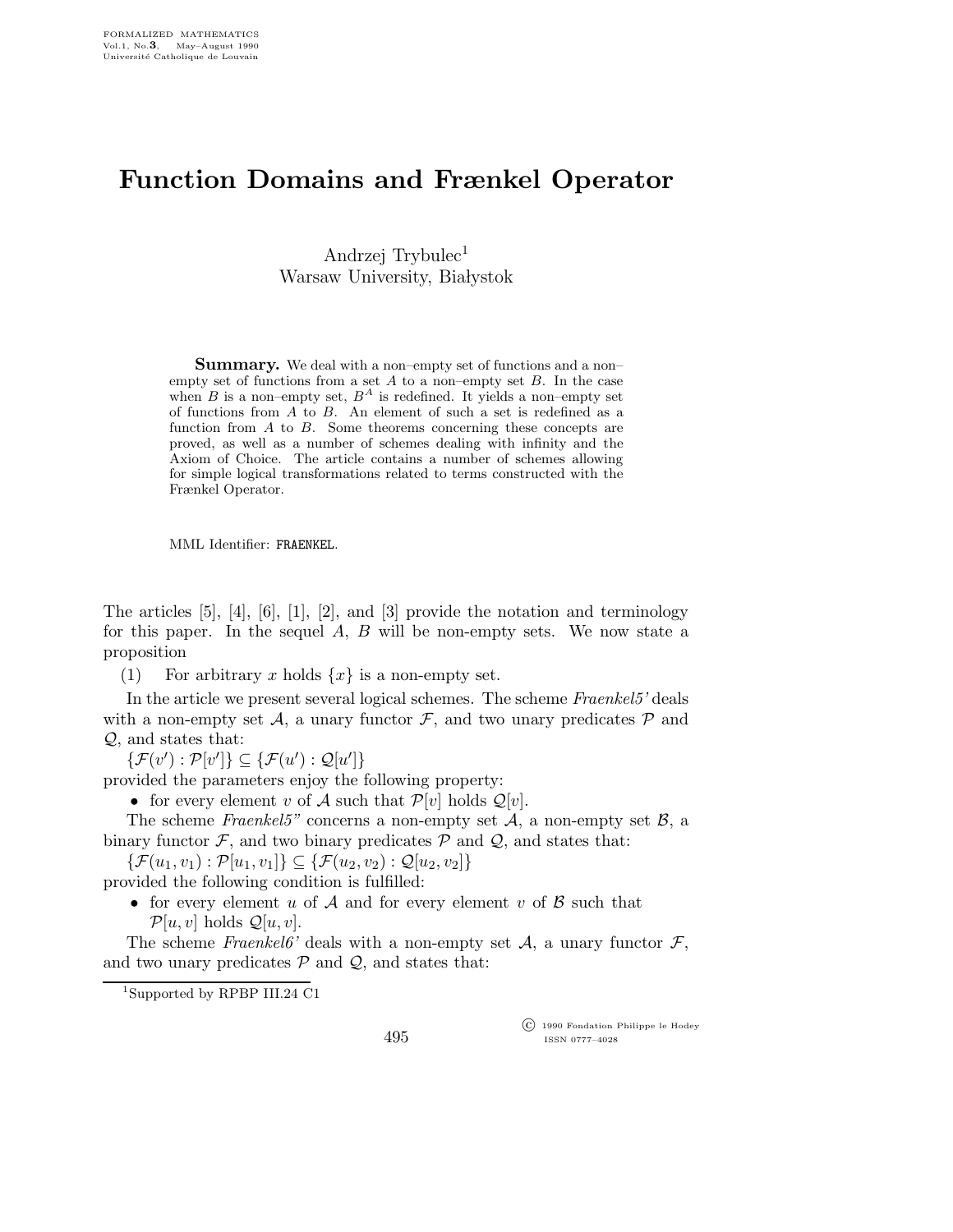$\{\mathcal{F}(v_1): \mathcal{P}[v_1]\} = \{\mathcal{F}(v_2): \mathcal{Q}[v_2]\}$ 

provided the following requirement is fulfilled:

• for every element v of A holds  $\mathcal{P}[v]$  if and only if  $\mathcal{Q}[v]$ .

The scheme Fraenkel6" concerns a non-empty set  $A$ , a non-empty set  $B$ , a binary functor  $\mathcal{F}$ , and two binary predicates  $\mathcal{P}$  and  $\mathcal{Q}$ , and states that:

 $\{\mathcal{F}(u_1,v_1): \mathcal{P}[u_1,v_1]\} = \{\mathcal{F}(u_2,v_2): \mathcal{Q}[u_2,v_2]\}$ 

provided the parameters fulfill the following requirement:

• for every element u of A and for every element v of B holds  $\mathcal{P}[u,v]$ if and only if  $\mathcal{Q}[u, v]$ .

The scheme FraenkelF' concerns a non-empty set  $A$ , a unary functor  $\mathcal{F}$ , a unary functor  $\mathcal{G}$ , and a unary predicate  $\mathcal{P}$ , and states that:

 $\{\mathcal{F}(v_1): \mathcal{P}[v_1]\} = \{\mathcal{G}(v_2): \mathcal{P}[v_2]\}$ 

provided the following requirement is met:

• for every element v of A holds  $\mathcal{F}(v) = \mathcal{G}(v)$ .

The scheme FraenkelF'R concerns a non-empty set  $A$ , a unary functor  $\mathcal{F}$ , a unary functor  $\mathcal{G}$ , and a unary predicate  $\mathcal{P}$ , and states that:

 $\{\mathcal{F}(v_1): \mathcal{P}[v_1]\} = \{\mathcal{G}(v_2): \mathcal{P}[v_2]\}$ 

provided the parameters fulfill the following condition:

• for every element v of A such that  $\mathcal{P}[v]$  holds  $\mathcal{F}(v) = \mathcal{G}(v)$ .

The scheme FraenkelF" concerns a non-empty set  $A$ , a non-empty set  $B$ , a binary functor  $\mathcal{F}$ , a binary functor  $\mathcal{G}$ , and a binary predicate  $\mathcal{P}$ , and states that:

 $\{\mathcal{F}(u_1,v_1): \mathcal{P}[u_1,v_1]\} = \{\mathcal{G}(u_2,v_2): \mathcal{P}[u_2,v_2]\}$ 

provided the parameters meet the following requirement:

• for every element u of A and for every element v of B holds  $\mathcal{F}(u,v) =$  $\mathcal{G}(u,v)$ .

The scheme FraenkelF6"C deals with a non-empty set  $A$ , a non-empty set  $\mathcal{B}$ , a binary functor  $\mathcal{F}$ , and a binary predicate  $\mathcal{P}$ , and states that:

 $\{\mathcal{F}(u_1,v_1): \mathcal{P}[u_1,v_1]\} = \{\mathcal{F}(v_2,u_2): \mathcal{P}[u_2,v_2]\}$ 

provided the following requirement is met:

• for every element u of A and for every element v of B holds  $\mathcal{F}(u,v) =$  $\mathcal{F}(v,u)$ .

The scheme FraenkelF6" deals with a non-empty set  $A$ , a non-empty set  $B$ , a binary functor  $\mathcal{F}$ , and two binary predicates  $\mathcal{P}$  and  $\mathcal{Q}$ , and states that:

 $\{\mathcal{F}(u_1,v_1): \mathcal{P}[u_1,v_1]\} = \{\mathcal{F}(v_2,u_2): \mathcal{Q}[u_2,v_2]\}$ 

provided the parameters meet the following requirements:

- for every element u of A and for every element v of B holds  $\mathcal{P}[u,v]$ if and only if  $\mathcal{Q}[u,v]$ ,
- for every element u of A and for every element v of B holds  $\mathcal{F}(u,v) =$  $\mathcal{F}(v,u).$

The following propositions are true:

(2) For all non-empty sets A, B and for every function F from A into B and for every set X and for every element x of A such that  $x \in X$  holds  $(F \restriction X)(x) = F(x).$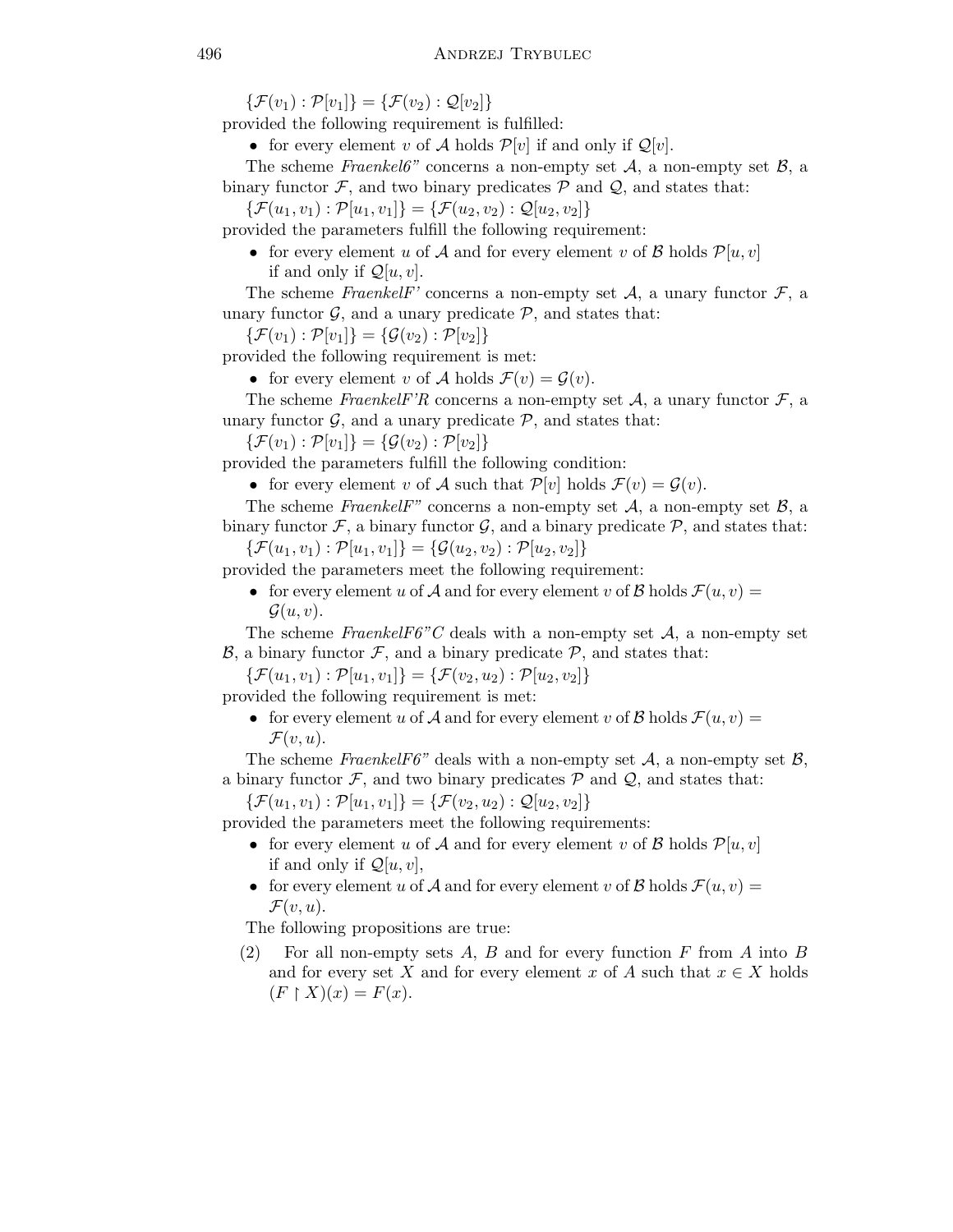- (3) For all non-empty sets A, B and for all functions  $F, G$  from A into B and for every set X such that  $F \restriction X = G \restriction X$  for every element x of A such that  $x \in X$  holds  $F(x) = G(x)$ .
- (4) For every function f from A into B holds  $f \in B^A$ .
- (5) For all sets A, B holds  $B^A \subseteq 2^{[A,B]}$ .
- (6) For all sets X, Y such that  $Y^X \neq \emptyset$  and  $X \subseteq A$  and  $Y \subseteq B$  for every element f of  $Y^X$  holds f is a partial function from A to B.

Now we present a number of schemes. The scheme RelevantArgs deals with a non-empty set A, a non-empty set B, a set C, a function D from A into B, a function  $\mathcal E$  from  $\mathcal A$  into  $\mathcal B$ , and two unary predicates  $\mathcal P$  and  $\mathcal Q$ , and states that:

 $\{\mathcal{D}(u') : \mathcal{P}[u'] \wedge u' \in \mathcal{C}\} = \{\mathcal{E}(v') : \mathcal{Q}[v'] \wedge v' \in \mathcal{C}\}\$ 

provided the following requirements are met:

- $\bullet$   $\mathcal{D} \restriction \mathcal{C} = \mathcal{E} \restriction \mathcal{C},$
- for every element u of A such that  $u \in \mathcal{C}$  holds  $\mathcal{P}[u]$  if and only if  $\mathcal{Q}[u]$ .

The scheme Fr  $Set0$  deals with a non-empty set A, and a unary predicate P, and states that:

 $\{xx : \mathcal{P}[xx]\}\subseteq \mathcal{A}$ 

for all values of the parameters.

The scheme Gen1" concerns a non-empty set  $A$ , a non-empty set  $B$ , a binary functor  $\mathcal{F}$ , a unary predicate  $\mathcal{Q}$ , and a binary predicate  $\mathcal{P}$ , and states that:

for every element s of A and for every element t of B such that  $\mathcal{P}[s,t]$  holds  $\mathcal{Q}[\mathcal{F}(s,t)]$ 

provided the parameters meet the following requirement:

• for arbitrary  $s_t$  such that  $s_t \in \{ \mathcal{F}(s_1, t_1) : \mathcal{P}[s_1, t_1] \}$  holds  $\mathcal{Q}[s_t]$ .

The scheme Gen1"A deals with a non-empty set  $A$ , a non-empty set  $B$ , a binary functor  $\mathcal{F}$ , a unary predicate  $\mathcal{Q}$ , and a binary predicate  $\mathcal{P}$ , and states that:

for arbitrary  $s_t$  such that  $s_t \in \{ \mathcal{F}(s_1, t_1) : \mathcal{P}[s_1, t_1] \}$  holds  $\mathcal{Q}[s_t]$ provided the following requirement is met:

• for every element s of  $A$  and for every element t of  $B$  such that  $\mathcal{P}[s,t]$  holds  $\mathcal{Q}[\mathcal{F}(s,t)]$ .

The scheme Gen2" deals with a non-empty set A, a non-empty set  $\mathcal{B}$ , a nonempty set C, a binary functor F yielding an element of C, a unary predicate  $Q$ , and a binary predicate  $P$ , and states that:

 $\{s_t : s_t \in \{ \mathcal{F}(s_1,t_1) : \mathcal{P}[s_1,t_1] \} \wedge \mathcal{Q}[s_t] \} = \{ \mathcal{F}(s_2,t_2) : \mathcal{P}[s_2,t_2] \wedge \mathcal{Q}[ \mathcal{F}(s_2,t_2) ] \}$ for all values of the parameters.

The scheme  $Gen3'$  concerns a non-empty set A, a unary functor F, and two unary predicates  $P$  and  $Q$ , and states that:

 $\{\mathcal{F}(s): s \in \{s_1: \mathcal{Q}[s_1]\} \wedge \mathcal{P}[s] \} = \{\mathcal{F}(s_2): \mathcal{Q}[s_2] \wedge \mathcal{P}[s_2]\}$ for all values of the parameters.

The scheme  $Gen3"$  concerns a non-empty set A, a non-empty set B, a binary functor  $\mathcal{F}$ , a unary predicate  $\mathcal{Q}$ , and a binary predicate  $\mathcal{P}$ , and states that:  $\{\mathcal{F}(s,t) : s \in \{s_1 : \mathcal{Q}[s_1]\} \wedge \mathcal{P}[s,t]\} = \{\mathcal{F}(s_2,t_2) : \mathcal{Q}[s_2] \wedge \mathcal{P}[s_2,t_2]\}$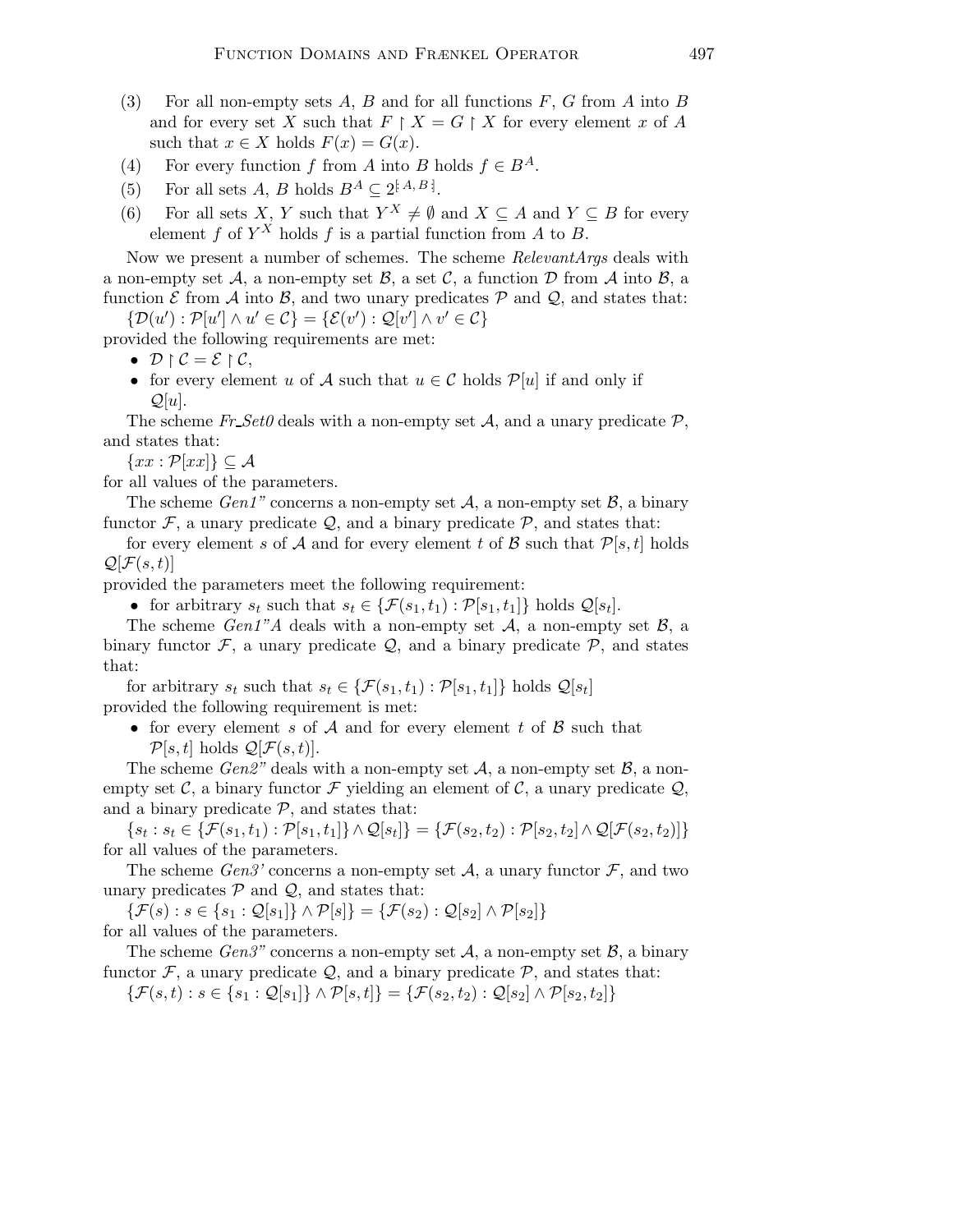for all values of the parameters.

The scheme  $Gen4"$  deals with a non-empty set A, a non-empty set B, a binary functor  $\mathcal{F}$ , and two binary predicates  $\mathcal{P}$  and  $\mathcal{Q}$ , and states that:

 $\{\mathcal{F}(s,t): \mathcal{P}[s,t]\}\subseteq \{\mathcal{F}(s_1,t_1): \mathcal{Q}[s_1,t_1]\}$ 

provided the following condition is satisfied:

• for every element s of A and for every element t of B such that  $\mathcal{P}[s,t]$  there exists an element s' of A such that  $\mathcal{Q}[s',t]$  and  $\mathcal{F}(s,t)$  $\mathcal{F}(s',t)$ .

The scheme FrSet 1 concerns a non-empty set A, a set B, a unary functor  $\mathcal{F}$ , and a unary predicate  $\mathcal{P}$ , and states that:

 $\{\mathcal{F}(y): \mathcal{F}(y) \in \mathcal{B} \wedge \mathcal{P}[y]\} \subseteq \mathcal{B}$ 

for all values of the parameters.

The scheme  $FrSet_2$  deals with a non-empty set  $A$ , a set  $B$ , a unary functor  $\mathcal{F}$ , and a unary predicate  $\mathcal{P}$ , and states that:

 $\{\mathcal{F}(y): \mathcal{P}[y] \wedge \mathcal{F}(y) \notin \mathcal{B}\}\$ misses  $\mathcal{B}$ 

for all values of the parameters.

The scheme  $FrExqual$  deals with a non-empty set  $A$ , a non-empty set  $B$ , a binary functor  $\mathcal{F}$ , an element  $\mathcal{C}$  of  $\mathcal{B}$ , and two binary predicates  $\mathcal{P}$  and  $\mathcal{Q}$ , and states that:

 $\{\mathcal{F}(s,t): \mathcal{Q}[s,t]\} = \{\mathcal{F}(s',\mathcal{C}): \mathcal{P}[s',\mathcal{C}]\}$ 

provided the parameters meet the following requirement:

• for every element s of A and for every element t of B holds  $\mathcal{Q}[s,t]$ if and only if  $t = C$  and  $\mathcal{P}[s,t]$ .

The scheme FrEqua2 concerns a non-empty set  $A$ , a non-empty set  $B$ , a binary functor  $\mathcal F$ , an element C of B, and a binary predicate  $\mathcal P$ , and states that:

 $\{\mathcal{F}(s,t): t = \mathcal{C} \wedge \mathcal{P}[s,t]\} = \{\mathcal{F}(s',\mathcal{C}): \mathcal{P}[s',\mathcal{C}]\}$ 

for all values of the parameters.

A non-empty set is said to be a non-empty set of functions if:

for every element  $x$  of it holds  $x$  is a function.

Next we state two propositions:

- $(7)$  A is a non-empty set of functions if and only if for every element x of A holds x is a function.
- (8) For every function f holds  $\{f\}$  is a non-empty set of functions.

Let  $A$  be a set, and let  $B$  be a non-empty set. A non-empty set of functions is called a non-empty set of functions from  $A$  to  $B$  if:

for every element x of it holds x is a function from A into  $B$ .

Next we state three propositions:

- (9) For every set A and for every non-empty set B and for every non-empty set C of functions holds C is a non-empty set of functions from A to B if and only if for every element x of C holds x is a function from A into  $B$ .
- (10) For every function f from A into B holds  $\{f\}$  is a non-empty set of functions from A to B.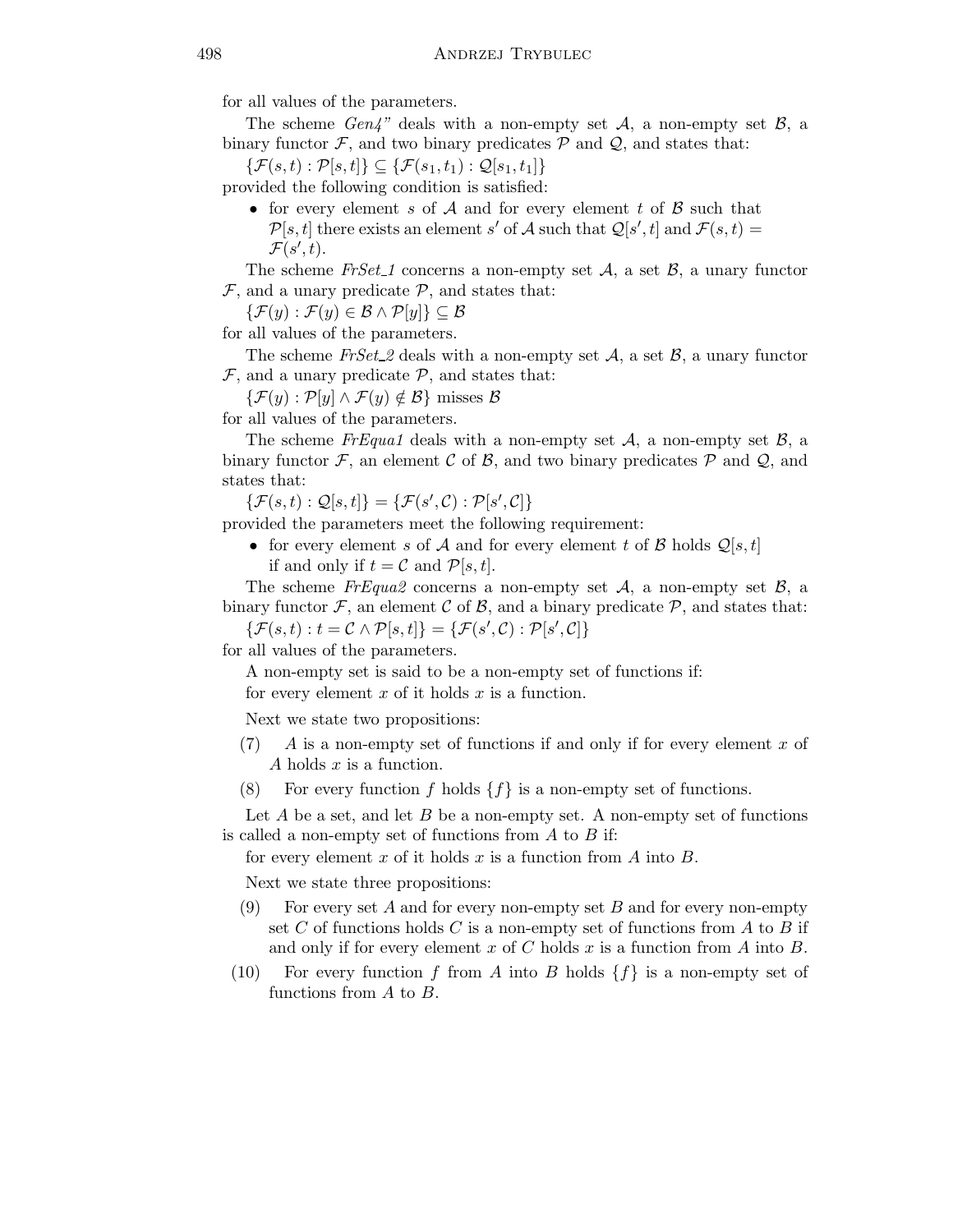(11) For every set A and for every non-empty set B holds  $B^A$  is a non-empty set of functions from A to B.

Let A be a set, and let B be a non-empty set. Then  $B^A$  is a non-empty set of functions from A to B. Let F be a non-empty set of functions from A to B. We see that it makes sense to consider the following mode for restricted scopes of arguments. Then all the objests of the mode element of  $F$  are a function from A into B.

In the sequel *phi* will be an element of  $B^A$ . The following propositions are true:

- (12) For every function f from A into B holds f is an element of  $B^A$ .
- (13) For every element f of  $B^A$  holds dom  $f = A$  and rng  $f \subseteq B$ .
- (14) For all sets X, Y such that  $Y^X \neq \emptyset$  and  $X \subseteq A$  and  $Y \subseteq B$  for every element f of  $Y^X$  there exists an element phi of  $B^A$  such that phi  $\restriction X = f$ .

(15) For every set X and for every phi holds phi  $\restriction X = phi \restriction (A \cap X)$ .

Now we present four schemes. The scheme FraenkelFin deals with a nonempty set  $\mathcal{A}$ , a set  $\mathcal{B}$ , and a unary functor  $\mathcal F$  and states that:

 $\{\mathcal{F}(w): w \in \mathcal{B}\}\$ is finite

provided the parameters meet the following requirement:

•  $\beta$  is finite.

The scheme CartFin deals with a non-empty set A, a set B, a set C, and a binary functor  $\mathcal F$  and states that:

 $\{\mathcal{F}(u',v'): u' \in \mathcal{B} \wedge v' \in \mathcal{C}\}\$ is finite

provided the parameters fulfill the following requirements:

- $\beta$  is finite,
- $\mathcal C$  is finite.

The scheme Finiteness deals with a non-empty set  $A$ , an element  $B$  of Fin  $A$ , and a binary predicate  $P$ , and states that:

for every element x of A such that  $x \in \mathcal{B}$  there exists an element y of A such that  $y \in \mathcal{B}$  and  $\mathcal{P}[y, x]$  and for every element z of A such that  $z \in \mathcal{B}$  and  $\mathcal{P}[z, y]$ holds  $\mathcal{P}[y,z]$ 

provided the following requirements are fulfilled:

- for every element x of A holds  $\mathcal{P}[x, x]$ ,
- for all elements x, y, z of A such that  $\mathcal{P}[x,y]$  and  $\mathcal{P}[y,z]$  holds  $\mathcal{P}[x,z]$ .

The scheme Fin Im deals with a non-empty set A, a non-empty set  $\beta$ , and element C of Fin B, a unary functor F yielding an element of  $A$ , and a binary predicate  $P$ , and states that:

there exists an element  $c_1$  of Fin A such that for every element t of A holds  $t \in c_1$  if and only if there exists an element  $t'$  of  $\mathcal{B}$  such that  $t' \in \mathcal{C}$  and  $t = \mathcal{F}(t')$ and  $\overline{\mathcal{P}}[t,t']$ 

for all values of the parameters.

The following proposition is true

(16) For all sets A, B such that A is finite and B is finite holds  $B^A$  is finite.